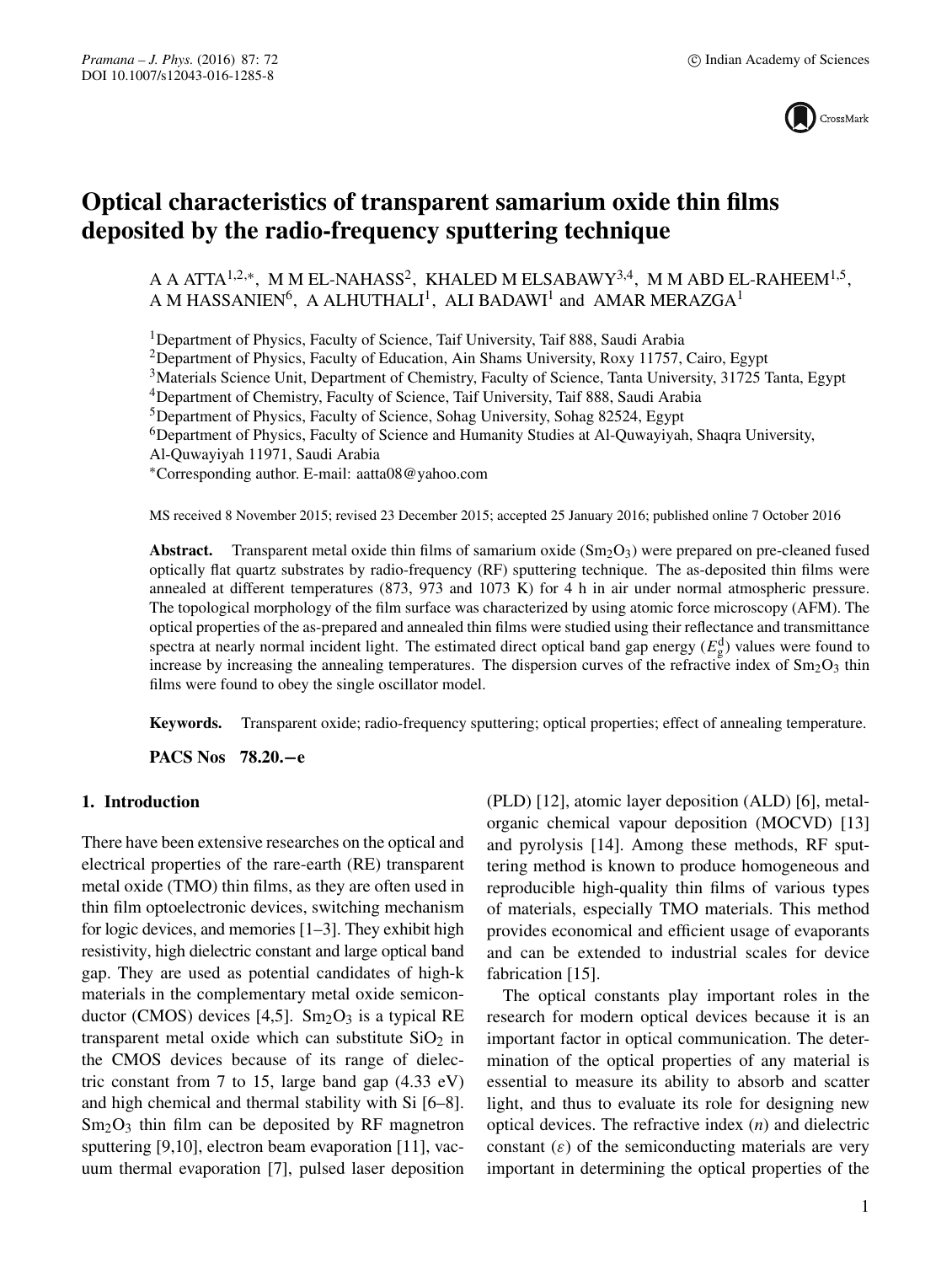crystals. Knowledge of *n* is essential in the design of heterostructure lasers in optoelectronic devices as well as in solar cell applications [16,17].

Post-annealing treatment plays a critical role in the final structure and properties of the TMO thin films. Annealing treatment of TMO thin films in air, oxygen or nitrogen can improve the crystallinity and transmittance, but it can degrade the electrical properties due to the chemisorptions of  $O_2$  or  $N_2$  present at grain boundaries [18,19]. Empirical evidence has shown that TMO films must either be deposited at high temperature  $($ >573 K) or undergo post-deposition thermal annealing to achieve the desired optical and electrical qualities [20–22]. The studies on the structure and optical properties of  $Sm<sub>2</sub>O<sub>3</sub>$  thin films under different conditions are important to modify the microstructure and to develop their interesting technological applications. The prime aims of this work are to show how to deposit highly transparent  $Sm<sub>2</sub>O<sub>3</sub>$  thin films by RF sputtering and to study the effect of annealing temperature on the morphological and optical properties of  $Sm<sub>2</sub>O<sub>3</sub>$  thin films.

#### **2. Experimental techniques**

 $Sm<sub>2</sub>O<sub>3</sub>$  thin films in this study were deposited on precleaned fused optically flat quartz substrates using Univex 350 sputtering unit with RF power model Turbo drive TD20 classic (Leybold) and thickness monitor model Inficon AQM 160. The ceramic  $Sm<sub>2</sub>O<sub>3</sub>$  target, from Cathey Advanced Materials Limited, was used as a sputtering source. The sputtering chamber was evacuated to a base pressure of  $2\times10^{-6}$  Torr and was back-filled with mixture of 98% pure argon  $+ 2\%$  pure O<sub>2</sub> and up to the sputtering pressure of  $2 \times 10^{-2}$  Torr and the sputtering pressure was maintained constant throughout the coating. Prior to deposition the substrates were cleaned using a 10% by volume solution of hydrofluoric acid followed by a rinse in deionized water. The target-substrate distance was 10 cm with 65◦ angle. The sccm standard was maintained at  $20 \text{ cm}^3/\text{min}$  with 2 rpm substrate rotation and power of 150 W. The rate of deposition was 2 nm/min. The thickness of the thin films was determined accurately after deposition by using multiple-beam Fizeau fringes in reflection [23].  $Sm<sub>2</sub>O<sub>3</sub>$  thin film with 230 nm thickness was annealed at 873 K, 973 K and 1073 K for 4 h in air under normal atmospheric pressure.

The non-contact mode of a high-resolution atomic force microscope (AFM) of model (Veeco-di Innova Model-2009-AFM-USA) was used for the topographical images of the film surface. The acquired AFM images were used to determine the roughness of the films and the sizes of the crystallite.

Transmittance,  $T(\lambda)$ , and reflectance,  $R(\lambda)$ , of the as-deposited and annealed films were measured at normal incidence in 190–2500 nm wavelength range using double beam spectrophotometer (JASCO model V-670 UV–Vis–NIR) attached with constant angle specular reflection attachment (5◦), to determine the spectral behaviour of the optical constants and to deduce some optical parameters of the  $Sm<sub>2</sub>O<sub>3</sub>$  thin film. The spectral data obtained directly from the spectrophotometer were converted to absolute values by making a correction to eliminate the absorbance and reflectance of the substrate. The absolute values of  $T(\lambda)$  and  $R(\lambda)$  are given by [24]

$$
T = \left(\frac{I_{\rm ft}}{I_{\rm q}}\right)(1 - R_{\rm q}),\tag{1}
$$

where  $I_{\text{ft}}$  and  $I_{\text{q}}$  are the intensities of light passing through the film-quartz system and that passing through the reference quartz, respectively and  $R<sub>q</sub>$  is the reflectance of the quartz substrate, and

$$
R = \left(\frac{I_{\rm fr}}{I_{\rm m}}\right) R_{\rm m} (1 + [1 - R_{\rm q}]^2) - T^2 R_{\rm q},\tag{2}
$$

where  $I_m$  is the intensity of light reflected from the reference mirror,  $I_{\text{fr}}$  is the intensity of light reflected from the sample and  $R<sub>m</sub>$  is the reflectance of the mirror.

In order to calculate the optical constants, refractive index (*n*) and the absorption index (*k*) of the films at different wavelengths, we use the following equations [25,26]:

$$
\alpha = \frac{1}{t} \ln \left[ \frac{(1 - R)^2}{2T} + \sqrt{\frac{(1 - R)^4}{4T^2} + R^2} \right],\tag{3}
$$

$$
k = \frac{\alpha \lambda}{4\pi},\tag{4}
$$

$$
n = \left(\frac{1+R}{1-R}\right) + \sqrt{\frac{4R}{(1-R)^2} - k^2},\tag{5}
$$

where  $\alpha$  is the absorption coefficient and *t* is the film thickness. The experimental errors in the calculated values of *n* and *k* are with accuracy better than  $\pm 4\%$ [27]; taking into account, the experimental errors in measuring the film thickness as  $\pm 2\%$  and in measuring *T* and *R* as  $\pm 1\%$ .

#### **3. Results and discussion**

Figure 1 shows 3D-AFM-surface topology of the asdeposited and annealed  $Sm<sub>2</sub>O<sub>3</sub>$  thin films with 230 nm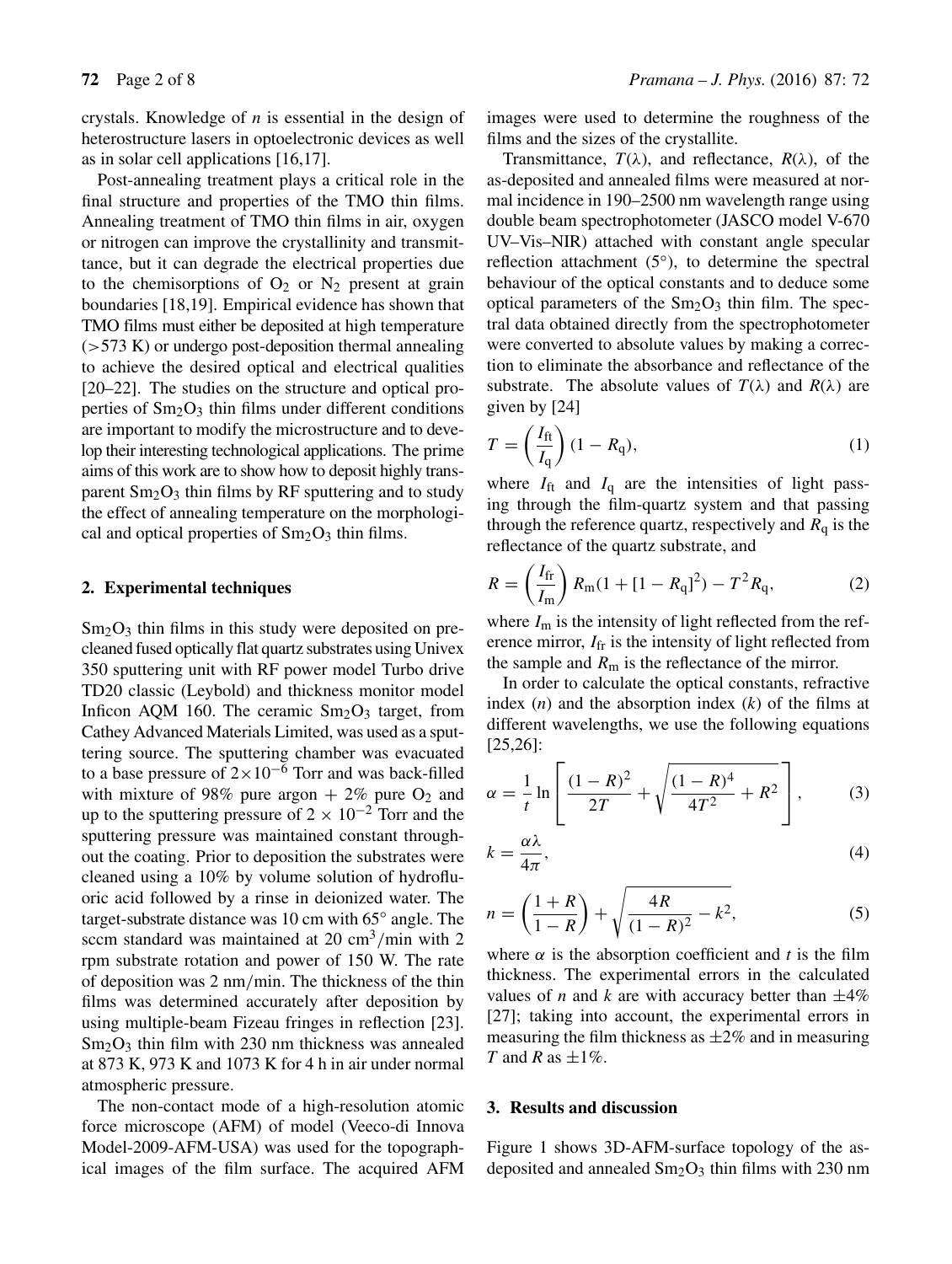

**Figure 1.** AFM images ( $2 \times 2 \mu m^2$ ) showing the surface morphology of Sm<sub>2</sub>O<sub>3</sub> thin films (**a**) as-deposited and annealed for 4 h at (**b**) 873 K, (**c**) 973 K and (**d**) 1073 K.

thickness using applying tapping mode. The smoothness of the surface in terms of root mean square surface (RMS) roughness is found to increase from 51.6 nm for the as-deposited film to 63.6 nm after annealing at 1073 K and the obtained average particle size is also increased from 63 nm for the as-deposited film to 103 nm after annealing at 1073 K. The increase in particle size was associated with the tendency of the particles to grow by fusion of adjacent particles when sufficient energy for the surface rearrangement is provided by annealing [28]. Also the number of grains present on the surface of the investigated sample  $(0.2 \times$ 0.2  $\mu$ m<sup>2</sup>) are found to increase from 21 for the asdeposited film to 34 after annealing at 1073 K. This increase in the number of grains means that the annealing makes as splitter to the grain size in the scanned area.

Figure 2 displays 3D-AFM-surface mapping for the as-deposited and annealed  $Sm<sub>2</sub>O<sub>3</sub>$  thin films. From figure 2a one can conclude that the majority of heights distribution lies between 0.51 and 0.52  $\mu$ m (green zone area), maximum height represented by red colour ( $\sim$ 2% of the scanned area) is found to be 0.54  $\mu$ m and the minimum height ( $\sim$ 0.49–0.50  $\mu$ m) occupies blue colour area. The estimated heights gradient for each colour for the as-deposited and annealed (figures 2b, 2c and 2d)  $Sm<sub>2</sub>O<sub>3</sub>$  thin films are tabulated in table 1.

Figures 3a and 3b illustrate transmittance,  $T(\lambda)$ , and reflectance,  $R(\lambda)$ , for the as-deposited and annealed  $Sm<sub>2</sub>O<sub>3</sub>$  thin film of 230 nm thickness. At longer wavelength (2500 nm), the figure shows that the transmittance increases from 94% for the as-deposited film to 96% after annealing at 1073 K for 4 h. In the absorption region ( $\lambda$  < 400 nm), the transmittance spectra of the annealed films are slightly shifted to lower wavelength (blue shift). Such shifts are related to blue shift change in the optical band gap of the annealed  $Sm_2O_3$ thin films.

The absorption coefficient  $\alpha$  for the as-deposited and annealed  $Sm<sub>2</sub>O<sub>3</sub>$  thin films can be used to estimate the type of transition and the optical band-gap enery according to Tauc's relationship [26]

$$
(\alpha h\nu) = B(h\nu - E_g)^r,\tag{6}
$$

where  $E_{\rm g}$  is the optical band-gap energy, *B* is a constant and *r* is a constant which depends on the probability of transition;  $r = 1/2$  and 3/2 for direct allowed and forbidden transitions, respectively,  $r = 2$  and 3 for indirect allowed and forbidden transitions, respectively. The dependence of  $(\alpha h \nu)^{1/r}$  on photon energy (hν) was plotted for different values of *r*. The best fit was obtained for  $r = 1/2$  and displayed in figure 4; this result pointed out that the transitions are direct allowed transitions. The direct band-gap estimation can be found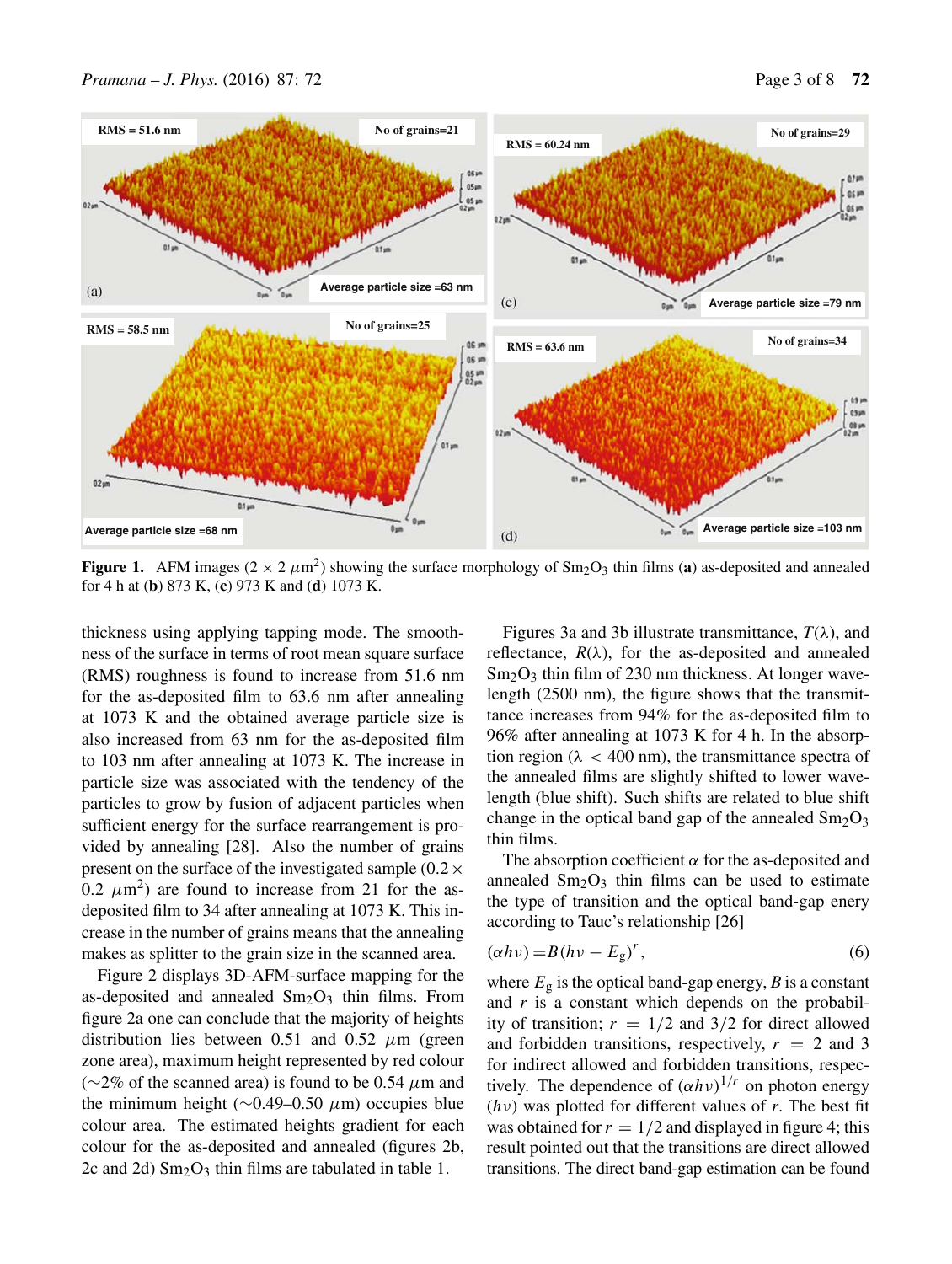

4 h at (**b**) 873 K, (**c**) 973 K and (**d**) 1073 K.

**Table 1.** Height gradients of different colours in 3D-visualized image for the scanned area  $(0.08 \times 0.08 \mu m^2)$ for the as-deposited and annealed  $Sm<sub>2</sub>O<sub>3</sub>$  thin films.

| Height<br>gradient | As-deposited film<br>$(\mu m)$ | Annealed film at<br>873 K $(\mu m)$ | Annealed film at<br>973 K $(\mu m)$ | Annealed film at<br>1073 K $(\mu m)$ |  |
|--------------------|--------------------------------|-------------------------------------|-------------------------------------|--------------------------------------|--|
| Green zone area    | $0.51 - 0.52$                  | $0.58 - 0.59$                       | $0.59 - 0.61$                       | $0.85 - 0.86$                        |  |
| Red zone area      | $0.53 - 0.54$                  | $0.60 - 0.61$                       | $0.62 - 0.63$                       | $0.87 - 0.89$                        |  |
| Blue zone area     | $0.51 - 0.55$                  | $0.56 - 0.57$                       | $0.58 - 0.59$                       | $0.83 - 0.84$                        |  |

by the extrapolated linear regression of the curve resulting from a plot of  $(\alpha h\nu)^2$  vs. photon energy  $(h\nu)$ . The results indicate that optical band-gap values vary with the annealing temperature. The estimated values of the direct optical gap show an obvious increase (blue shift) from 4.51 eV for the as-deposited film to 4.69 eV, 4.87 eV and 5.02 eV after annealing at 873 K, 973 K and 1073 K, respectively. This increase of optical band gap may be due to an improvement in the crystalline structure of the film, because if the film becomes more polycrystalline the band gap is broadened by a decrease in band gap defects [19]. In addition, the decrease of optically derived surface roughness for annealed films can also be connected to changes in film structure linked to a decrease in voids [29].

Also, the increase of the optical band gap was explained by Burstein–Moss (BM) effect due to the increased carrier concentration [30]. It was well known that bandgap widening occurred in heavily doped semiconductors [30–32]. Band-gap widening is referred to as the BM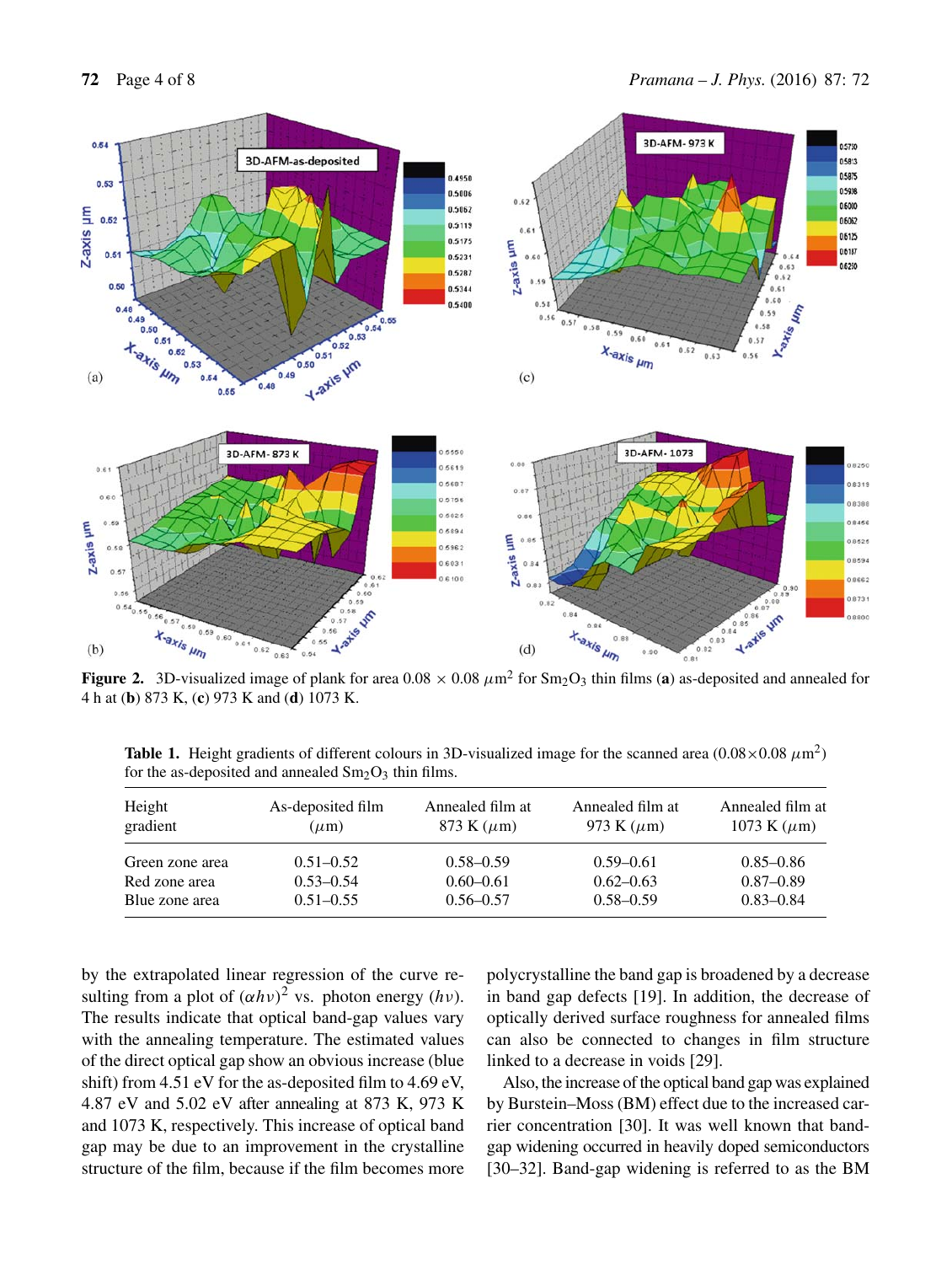

**Figure 3.** (a) The optical transmittance  $T(\lambda)$  for the as-deposited and annealed  $Sm_2O_3$  thin films and (b) the optical reflectance  $R(\lambda)$  for the as-deposited and annealed  $Sm_2O_3$  thin films.

effect, the conduction band becomes significantly filled at high doping concentration and the lowest energy states in the conduction band are blocked. After annealing, the optical band gap and the carrier concentration were increased. The increase of carrier concentration by annealing is due to the generation of oxygen vacancies due to thermal energy.

Figure 5 shows the real part of the refractive index,  $n(\lambda)$ , for the as-deposited and annealed Sm<sub>2</sub>O<sub>3</sub> thin films. This figure shows that the refractive index of the as-deposited films decreased by increasing the wavelength from approximately 2.26 at  $\lambda = 200$  nm to 1.72 at  $\lambda = 2500$  nm.

According to the classical dispersion theory, the spectral behaviour of  $n(\lambda)$  in the transparent region



**Figure 4.** The relation between  $(\alpha h \nu)^2$  and photon energy ( $hv$ ) for the as-deposited and annealed  $Sm_2O_3$  thin films.

(negligible damping) can be described by using the single-oscillator model of the form [33,34]:

$$
\frac{1}{n^2 - 1} = \frac{E_o}{E_d} - \frac{1}{E_o E_d} (h\nu)^2,\tag{7}
$$

where  $hv$  represents the photon energy,  $E_0$  is energy of the oscillator and  $E_d$  is the dispersion energy which is a measure of the strength of the interband optical transitions. The calculated values of the dispersion parameters as well as the infinite frequency dielectric constant,  $\varepsilon_{\infty}$ , can be obtained by plotting  $(n^2-1)^{-1}$  against  $(h\nu)^2$ for the as-deposited and annealed  $Sm_2O_3$  thin films as shown in figure 6. The calculated value of  $\varepsilon_{\infty}$  is found



**Figure 5.** The spectral behaviour of the real part of the refractive index,  $n(\lambda)$ , for the as-deposited and annealed  $Sm<sub>2</sub>O<sub>3</sub>$  thin films.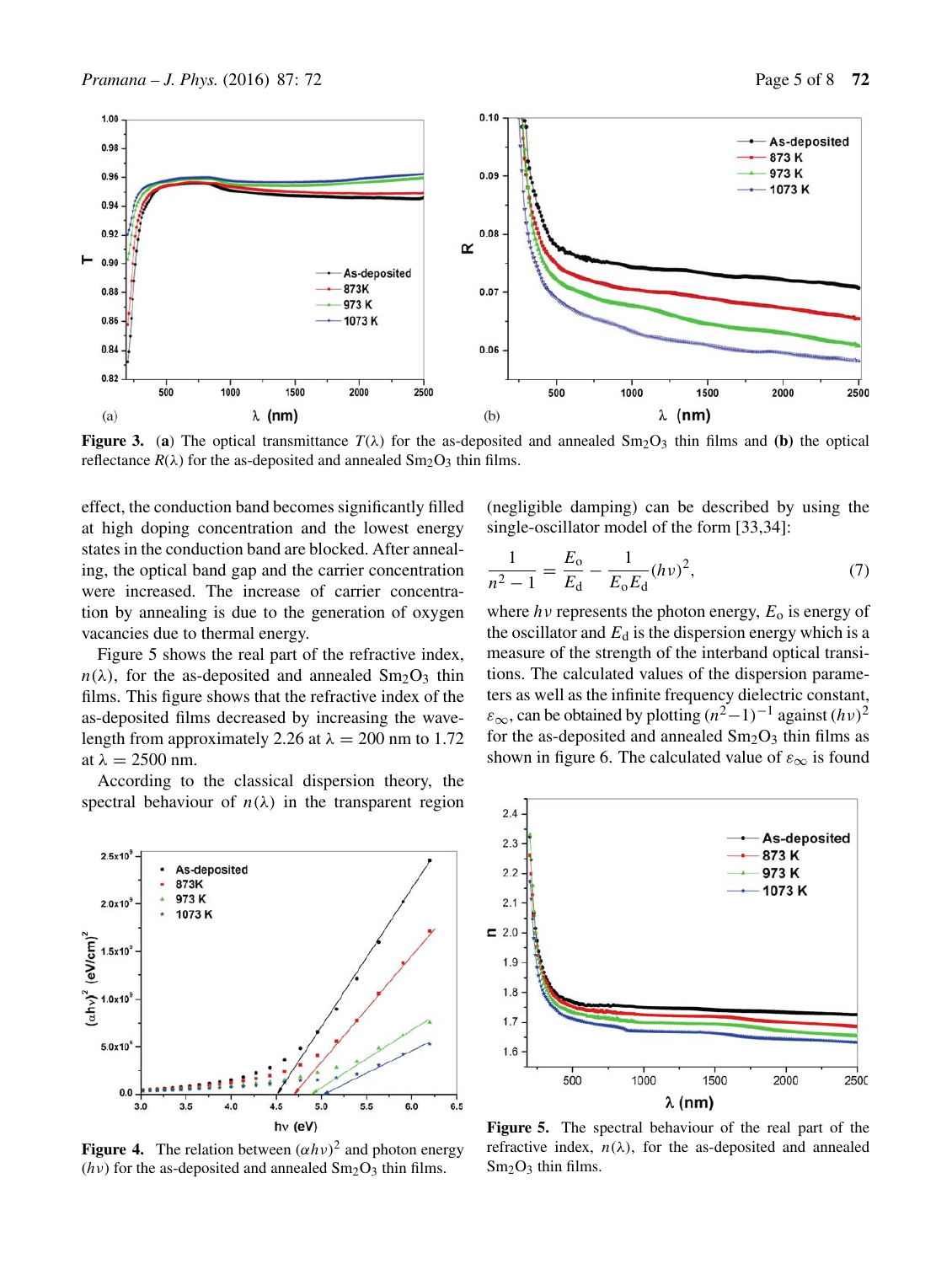

**Figure 6.** The relation between  $(n^2 - 1)^{-1}$  and  $(hv)^2$  for the as-deposited and annealed  $Sm_2O_3$  thin films.

to decrease from 3.03 for the as-deposited  $Sm_2O_3$  thin film to 2.76 after annealing at 1073 K, the calculated value of  $E_d$  is found to decrease from 19.46 eV for the as-deposited  $Sm_2O_3$  thin film to 17.76 eV after annealing at 1073 K and the calculated value of  $E_0$  is found to increase from 9.59 eV for the as-deposited  $Sm_2O_3$ thin film to 10.07 eV after annealing at 1073 K. The obtained dispersion parameters of the as-deposited and annealed  $Sm<sub>2</sub>O<sub>3</sub>$  thin films are listed in table 2.

A significant success of Wemple and Di Domenico model is that it relates the dispersion energy  $(E_d)$ to other physical factors of the material through the following empirical relationship [33,34]:

$$
E_{\rm d} = \beta N_{\rm c} Z_{\rm a} N_{\rm e},\tag{8}
$$

where  $N_c$  is the coordination number of the cation nearest-neighbour to the anion,  $Z_a$  is the formal chemical valency of the anion,  $N_e$  is the effective number of valence electrons per anion and  $\beta$  is a constant which takes the value  $(0.37\pm 0.04 \text{ eV})$  for covalently bonded crystalline and amorphous chalcogenides and takes the value  $(0.26 \pm 0.04 \text{ eV})$  for halides and most oxides with a more ionic structure.  $N_c = 4$  for the investigated compound  $Sm<sub>2</sub>O<sub>3</sub>$ . Considering the formal chemical valency of the anion  $Z_a = 2$  and  $N_e$  the corresponding

numbers of valence electrons, i.e. 4, 6, for Sm and O atoms, respectively, we get  $N_e = 8$  [33,34]. Taking the experimental value of  $E_d$  for the as-deposited film  $(E_d = 19.46 \text{ eV})$  we get the calculated value of  $\beta$  for the as-deposited film ( $\beta = 0.3$  eV).

Furthermore, the dispersion theory describes the variation of  $n^2$  vs.  $\lambda^2$  to estimate the lattice dielectric constant  $(\varepsilon_L)$  by taking into account the contribution of the free charge carriers and the lattice vibration modes of the dispersion. The relation between the real dielectric constant  $(\varepsilon_1)$  and  $\lambda^2$  in the transparent region can be obtained by the following relation [35]:

$$
\varepsilon_1 = n^2 = \varepsilon_L - \frac{e^2 N}{4\pi^2 \varepsilon_0 m^* c^2} \lambda^2,\tag{9}
$$

where  $\varepsilon_{\rm L}$  is the lattice dielectric constant, e is the electronic charge,  $\varepsilon_0$  is the permittivity of free space and  $N/m^*$  is the ratio of the free carrier concentration to the free carrier effective mass. Figure 7 shows the relation between  $n^2$  and  $\lambda^2$  for the as-deposited and annealed  $Sm<sub>2</sub>O<sub>3</sub>$  thin films. The figure shows the linear dependence of  $n^2$  on  $\lambda^2$  at longer wavelengths for the as-deposited and annealed  $Sm<sub>2</sub>O<sub>3</sub>$  thin films. Extrapolating this linear part to zero wavelength gives the value of  $\varepsilon_L$  and from the slope of this linear part the ratio  $N/m^*$  can be calculated. The estimated values of  $\varepsilon_L$ and  $N/m^*$  are listed in table 2.

According to the Drude theory, at very low frequencies the optical properties of semiconductors exhibit a metal-like behaviour, while at very high frequencies their optical properties are like those of insulators. The characteristic frequency at which the material changes from metallic to dielectric is called the plasma frequency  $\omega_p$ , which is defined as that frequency at which the real part of the dielectric function vanishes  $(\varepsilon_1(\omega_p) = 0)$  [36]. By using Drude model, the plasma frequency  $(\omega_{p})$  is connected to the density of the free charge carriers  $(N)$  by the relation [37,38]:

$$
\omega_{\rm p} = \left(\frac{e^2 N}{\pi \ c^2 m^*}\right)^{1/2} \text{(cm}^{-1}).\tag{10}
$$

The estimated values of  $\omega_p$  for the as-deposited and annealed  $Sm<sub>2</sub>O<sub>3</sub>$  thin films are listed in table 2.

**Table 2.** Optical parameters of the as-deposited and annealed  $\text{Sm}_2\text{O}_3$  thin films.

|                    |                            |            |                  |                        |                       | $N/m^*$                                    |                                      |
|--------------------|----------------------------|------------|------------------|------------------------|-----------------------|--------------------------------------------|--------------------------------------|
|                    | $E_{\rm g}^{\rm opt}$ (eV) | $E_0$ (eV) | $E_{\rm d}$ (eV) | $\varepsilon_{\infty}$ | $\varepsilon_{\rm L}$ | $(10^{46} \text{ g}^{-1} \text{ cm}^{-3})$ | $\omega_{\rm p}$ (cm <sup>-1</sup> ) |
| As-deposited film  | 4.51                       | 9.59       | 19.46            | 3.03                   | 3.06                  | 1.60                                       | 1141.8                               |
| Annealed at 873 K  | 4.69                       | 9.64       | 18.72            | 2.94                   | 2.98                  | 2.65                                       | 1469.5                               |
| Annealed at 973 K  | 4.87                       | 10         | 18.55            | 2.85                   | 2.88                  | 2.85                                       | 1523.9                               |
| Annealed at 1073 K | 5.02                       | 10.07      | 17.76            | 2.76                   | 2.77                  | 2.06                                       | 1295.6                               |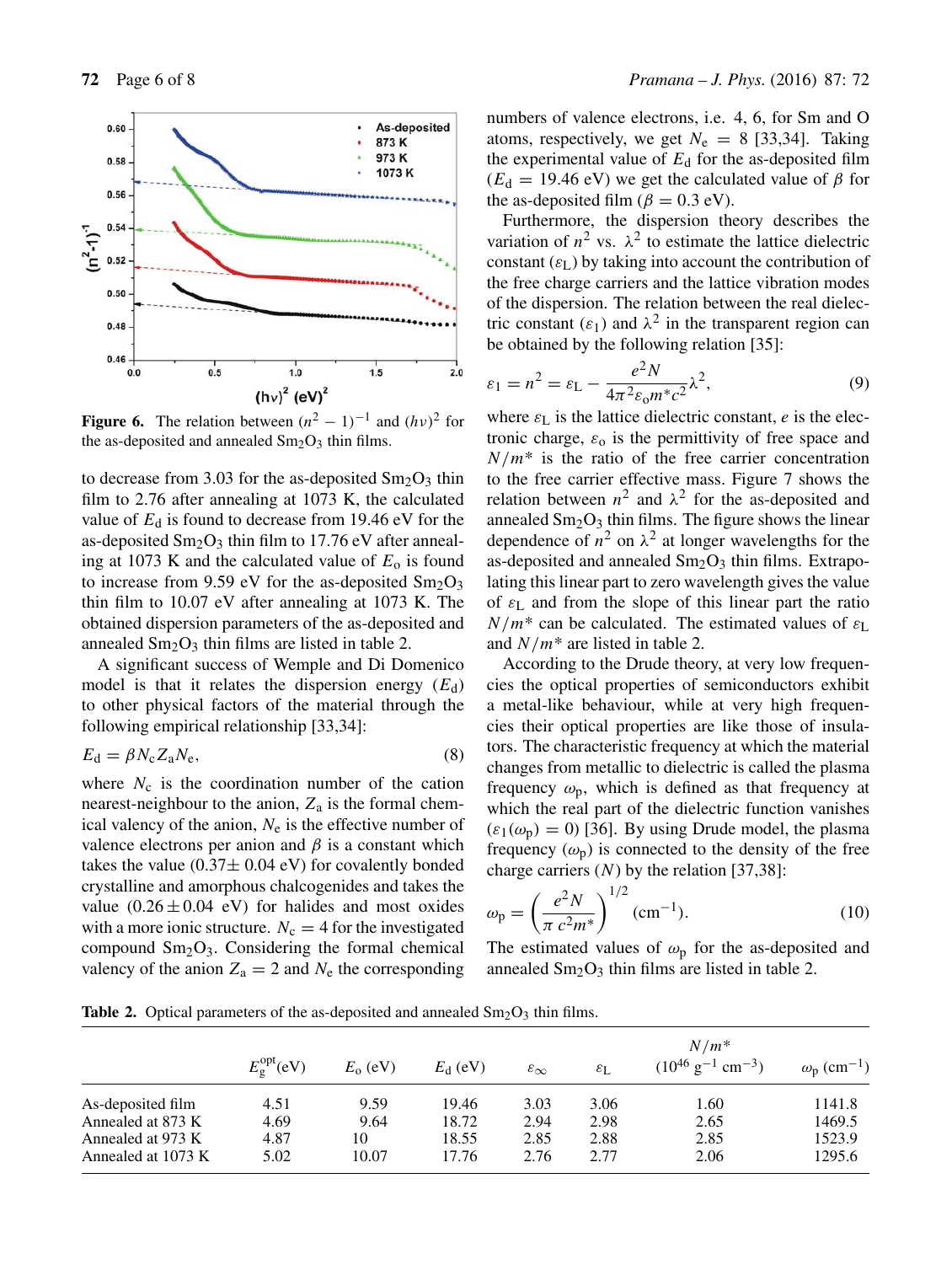

**Figure 7.** The relation between  $n^2$  and  $\lambda^2$  for the asdeposited and annealed  $Sm<sub>2</sub>O<sub>3</sub>$  thin films.

## **4. Conclusion**

The effect of annealing on the structural and optical properties of  $Sm<sub>2</sub>O<sub>3</sub>$  thin films prepared by RF sputtering was studied. Atomic force microscope (AFM) was used to investigate the surface topology of the asdeposited and annealed  $Sm<sub>2</sub>O<sub>3</sub>$  thin films. The average particle size was found to increase from 63 nm for the as-deposited film to 103 nm after annealing the film at 1073 K. The direct optical band-gap enery was found to slightly increase from  $E_{\rm g}^{\rm d} = 4.51$  eV for the asdeposited film to  $E_g^d = 5.02$  eV after annealing the film at 1073 K. The blue shift of the optical band gap was explained by Burstein–Moss (BM) effect. The classical single oscillator model and Drude model of free carriers' absorption were used for the analysis of refractive index dispersion, in the normal dispersion range. By using Drude model of free carriers' absorption, the calculated values of  $N/m^*$  and plasma frequency  $(\omega_p)$ were found to change by annealing temperature.

#### **Acknowledgements**

Authors gratefully acknowledge Taif University (project #1-435-3629) for the financial assistance and facilitation of our study.

## **References**

[1] B Renganathan, D Sastikumar, R Srinivasan and A R Ganesan, *Mater. Sci. Eng. B* **186**, 122 (2014)

- [2] C Constantinescu, V Ion, A C Galca and M Dinescu, *Thin Solid Films* **520**, 6393 (2012)
- [3] H Yang, H Wang, H M Luo, D M Feldmann, P C Dowden, R F DePaula and Q X Jia, *Appl. Phys. Lett.* **92**, 062905 (2008)
- [4] M Fanciulli and G Scarel, Rare earth oxide thin film: Growth, characterization, and applications, *Topics in applied physics* (Springer, Berlin, 2007) Vol. 106, pp. 1–14
- [5] G Scarel, A Debernardi, D Tsoutsou, S Spiga, S C Capelli, L Lamagna, S N Volkos, M Alia and M Fanciulli, *Appl. Phys. Lett.* **91**, 102901 (2007)
- [6] J Päiväsaari, M Putkonen and L Nkknistö, *Thin Solid Films* **472**, 275 (2005)
- [7] A A Dakhel, *J. Alloys Compd.* **365**, 233 (2004)
- [8] T M Pan, C C Huang, S X You and C C Yeh, *Solid State Lett.* **11**, G62 (2008)
- [9] T M Pan and C C Huang, *Appl. Surf. Sci.* **256**, 7186 (2010)
- [10] M H Wu, C H Cheng, C S Lai and T M Pan, *Sensor. Actuat. B: Chem.* **138**, 221 (2009)
- [11] M K Jayaraj and C P G Vallabhan, *Thin Solid Films* **197**, 15 (1991)
- [12] D Yang, L J Xue and R A B Devine, *J. Appl. Phys.* **93**, 9389 (2003)
- [13] K Shalini and S Shivashankar, *Bull. Mater. Sci.* **28**, 49 (2005)
- [14] H Ono and T Katsumata, *Appl. Phys. Lett.* **78**, 1832 (2001)
- [15] W Wohlmuth and I Adesida, *Thin Solid Films* **479**, 223 (2005)
- [16] M A Yıldım, Y Akaltun and A Ateş, *Solid State Sci*. 14, 1282 (2012)
- [17] A Alhuthali, M M El-Nahass, A A Atta, M M Abd El-Raheem, K M Elsabawy and A M Hassanien, *J. Lumin.* **158**, 165 (2015)
- [18] L B Duan, X R Zhao, J M Liu, W C Geng, H Y Xie and H N Sun, *Phys. Scr.* **85**, 035709 (2012)
- [19] Y J Zhang, Z T Liu, D Y Zang, X S Che, L P Feng and X X Bai, *J. Phys. Chem. Solids* **74**, 1672 (2013)
- [20] J A Stoke, J D Beach, W C Bradford and T R Ohno, *Thin Solid Films* **562**, 254 (2014)
- [21] P Dongliang, S Jiang and W Wanlu, *Chin. Phys. Lett.* **10**, 189 (1993)
- [22] X Wu, W P Mulligan and T J Coutts, *Thin Solid Films* **286**, 274 (1996)
- [23] S Tolansky, *Multiple-beam interferometry surface and films* (Oxford University Press, London, 1978)
- [24] M M El-Nahass, *J. Mater. Sci.* **27**, 6597 (1992)
- [25] M Di Giulio, G Micocci, R Rella, P Siciliano and A Tepore, *Phys. Status Solidi A* **136**, K101 (1993)
- [26] M M El-Nahass, A A Atta, M M Abd El-Raheem and A M Hassanien, *J. Alloys Compd.* **585**, 1 (2014)
- [27] I Konstantinov, T Babeva and S Kitova, *Appl. Opt.* **37**, 4260 (1998)
- [28] X Zhang, X Sun, H Huang, X Wang, Y Huang and X Ren, *Appl. Phys. Lett.* **104**, 061110 (2014)
- [29] E Çetinörgü, S Goldsmith, Y Rosenberg and R L Boxman, *J. Non-Cryst. Solids* **353**, 2595 (2007)
- [30] S C Jain, J M McGregor and D J Roulston, *J. Appl. Phys.* **68**, 3747 (1990)
- [31] C E Kim, P Moon, S Kim, J Myoung, H W Jang, J Bang and I Yun, *Thin Solid Films* **518**, 6304 (2010)